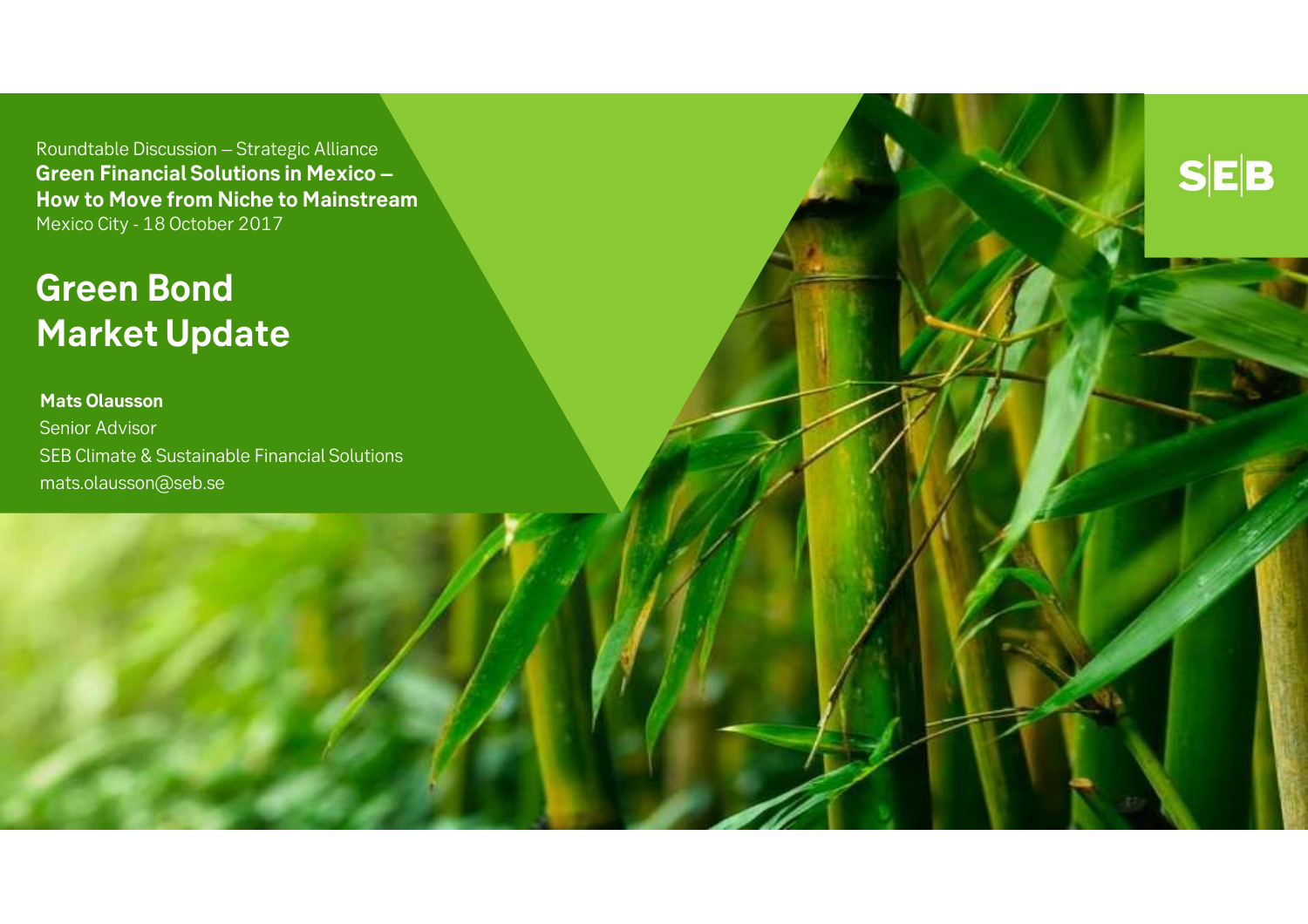### **A decade of Green Bonds**

**WORLD BANK** Launches its first Green Bonds SEK 2,325,000,000 6-year 3.5% Green Bonds<br>Investing to reduce global warming Sole Lead Manager  $S|E|B$ Key Investors  $\blacksquare$ Länsförsäkringar Andra<br>AP-fonden skandia: Co-Manager Senior Co-Manager CREDIT SUISSE  $LB\equiv$ BW  $S|E|B$ 

 $S|E|B$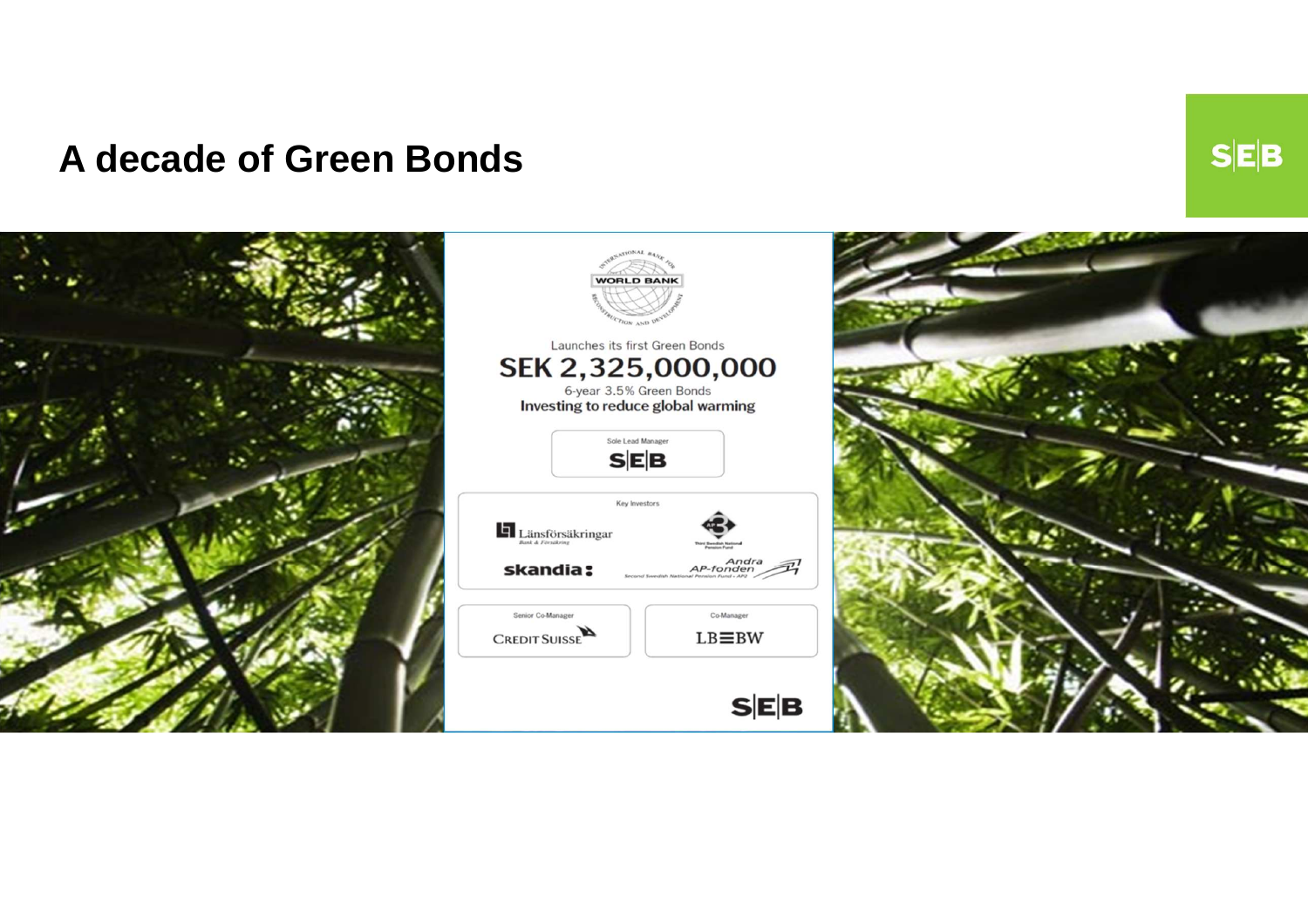### **Green Bond market ecosystem and investor sentiment**

#### **Drivers overview**

#### **Economic**

- Climate stress a financial risk
- Action vs. business as usual
- **Allocation to resource efficiency**

#### **Regulatory environment**

- **Increasing focus on the need of** climate financing
- **Recognition of financial stability risk**
- **Market incentives**

#### **Regional benchmarks**

- Challenges and opportunities differ
- Regions are at different stages in the transition

#### **International initiatives**

- UNPRI
- $\checkmark$  COP21
- G20 Green Finance Study Group



#### **BlackRock** ×. Allianz Amundi A. **Colombia Threadneedle**  Erste AM NN**SSgA**  AXA**Calvert Section**  Mirova Storebrand / SPP SEB**Green Bond Funds - examples** Oslo Nasdaq Stockholm London **Green Bond listings•** Amsterdam **Borsa** Italia a. **Johannesburg**

- Luxembourg ShenzhenA. ×.
	- - Lisbon

Mexico City

Riga

#### **Green Bond indices**

Solactive

Paris

- **Bloomberg/ MSCI**
- S&P/Dow Jones
- BAML

Source: **www.unpri.org** 

- Shenzhen / Luxembourg
- **•** Various China Green Bond indices a.

**SEB**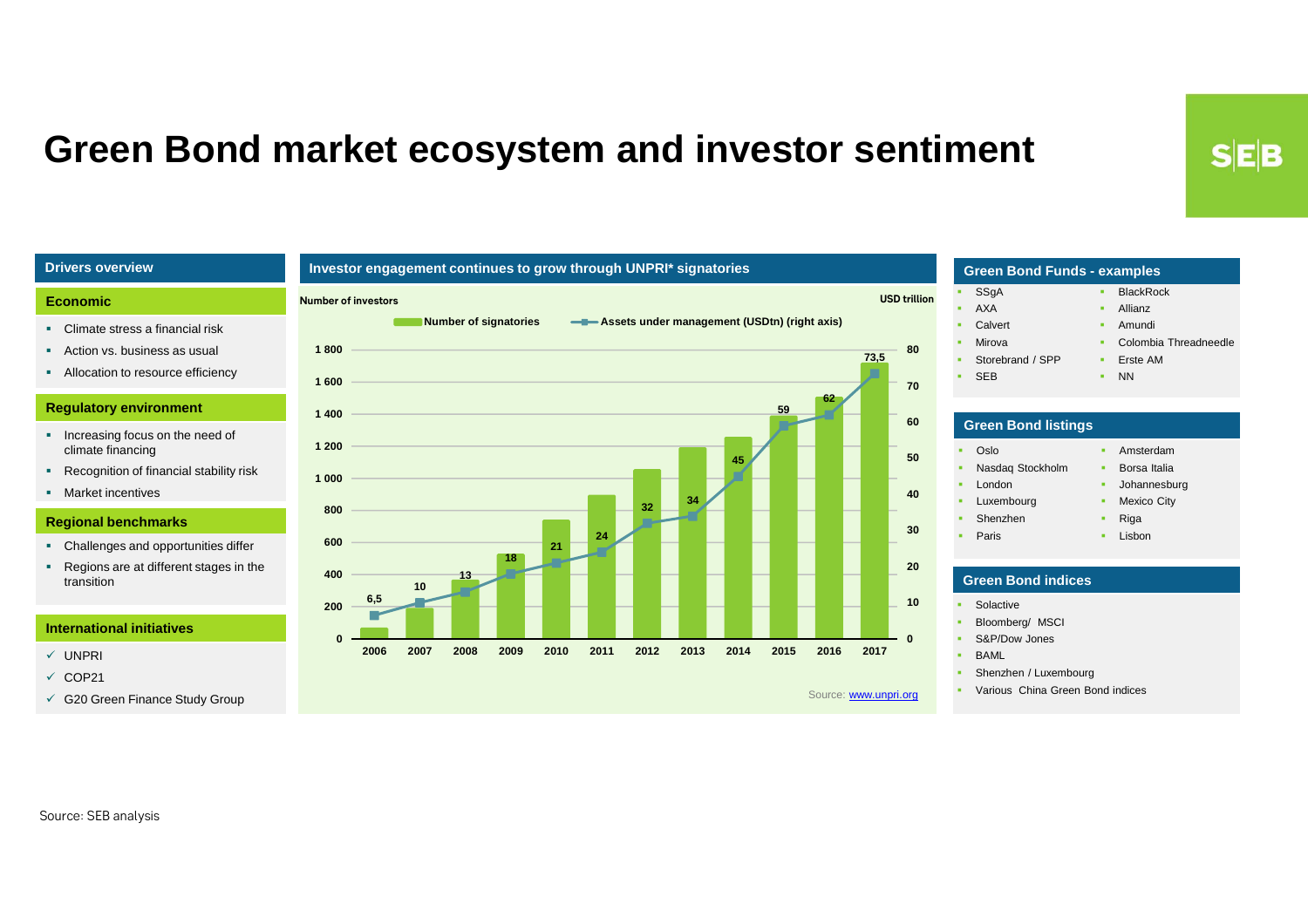# **Global Green Bonds issuance: 2017 (YTD) and cumulative**



Figure 2. Total cumulative issuance (USD Bn) and # of issuers

 $S|E|B$ 



Source: SEB analysis based on Bloomberg/BNEF and SEB data. YTD through October 10.

Source: SEB analysis based on Bloomberg/BNEF and SEB data

Cited in: SEB (2017) The Green Bond 4Q(1)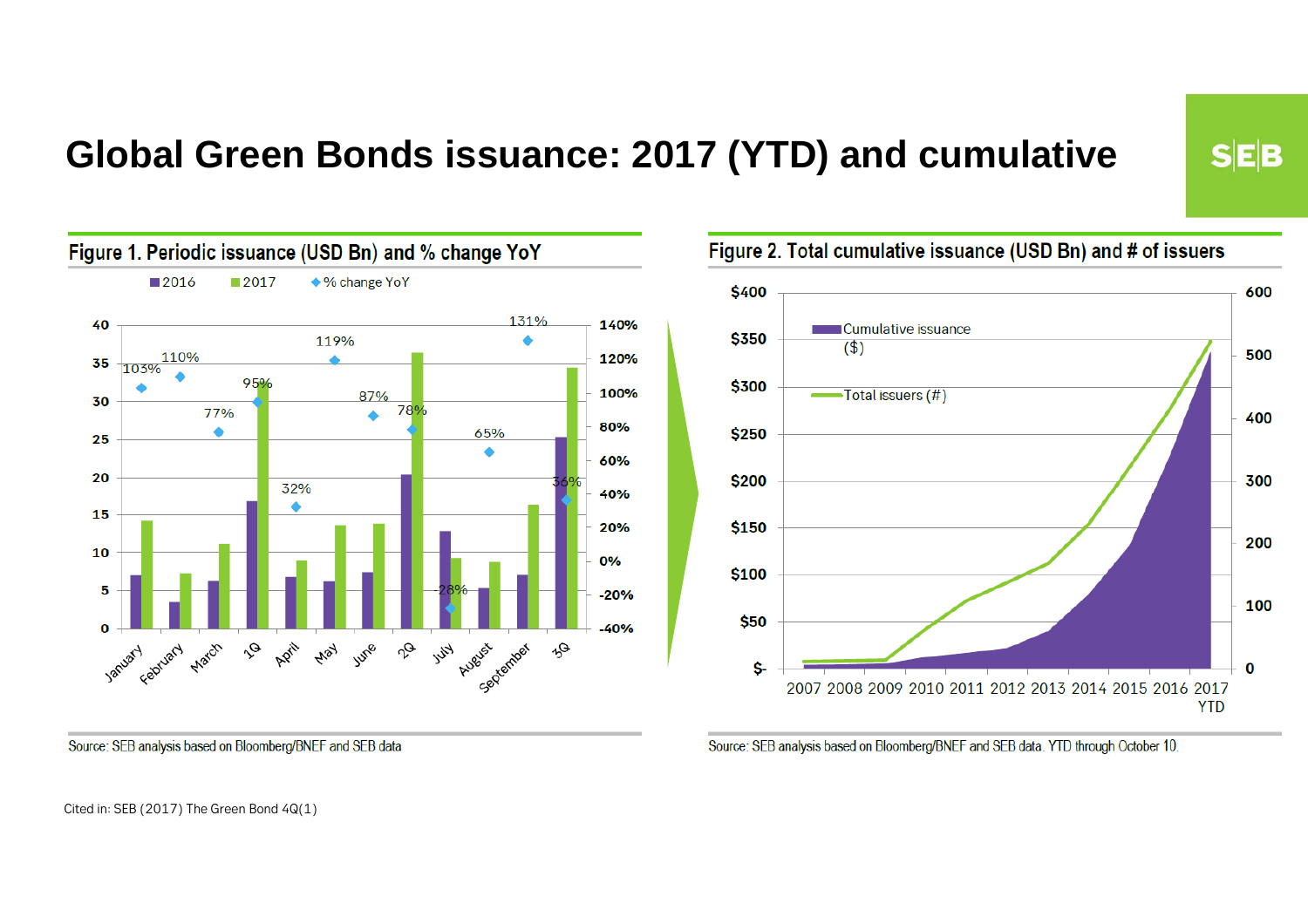## **Issuance by year and by sector**

**SEB** 



Source: SEB analysis based on Bloomberg/BNEF and SEB data. YTD through October 10.



Source: SEB analysis based on Bloomberg/BNEF and SEB data. YTD through October 10.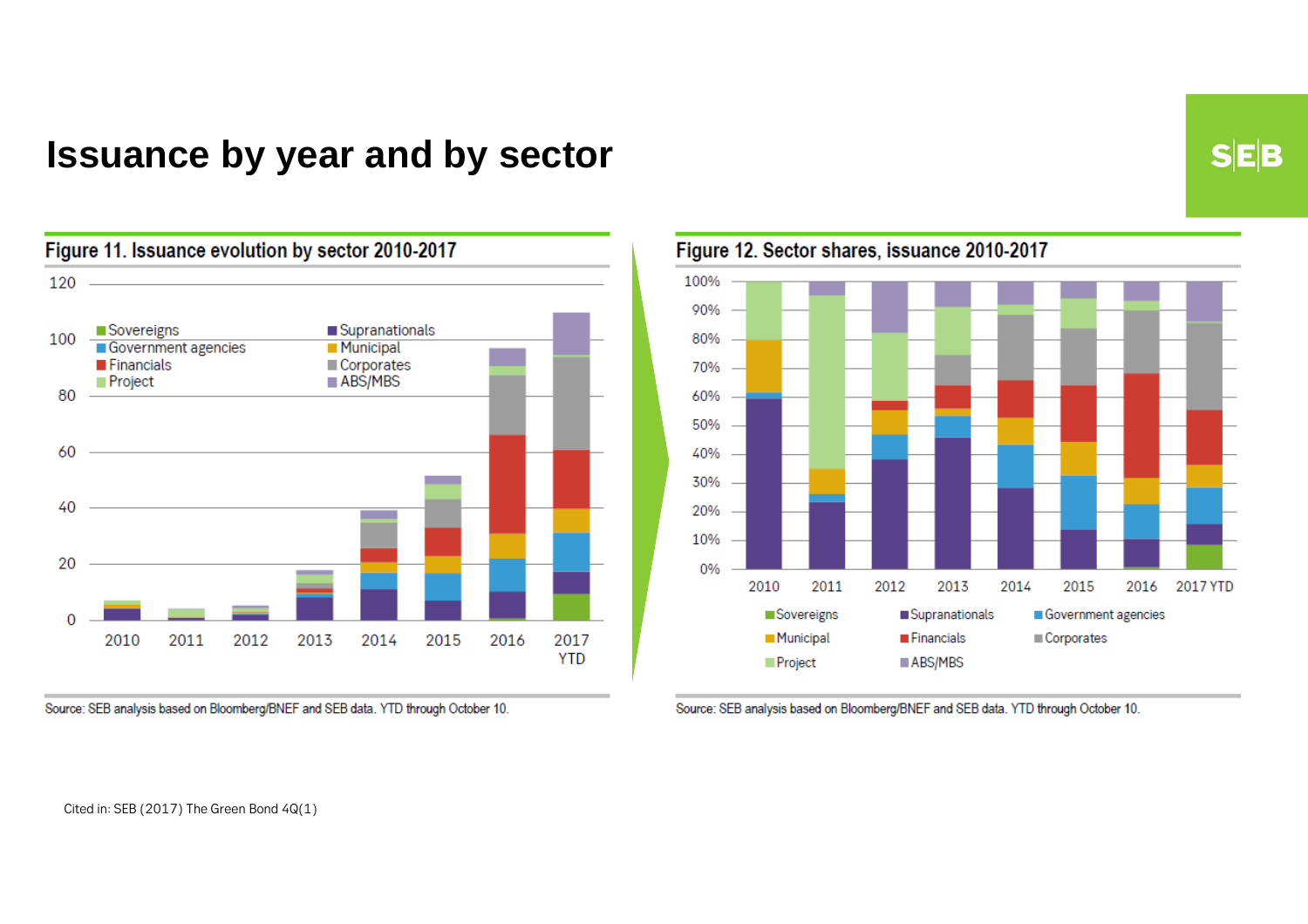### **SEB**

## **League table for global Green Bond underwriting**



#### **Top 10 Green Bond Underwriters 1 Jan 2016 – 31 Aug 2017 (USD bn)**



#### Source: Bloomberg

#### **Top 10 Green Bond underwriters 1 Jan 2007 – 31 Aug 2017 (USDbn)**



Source: Bloomberg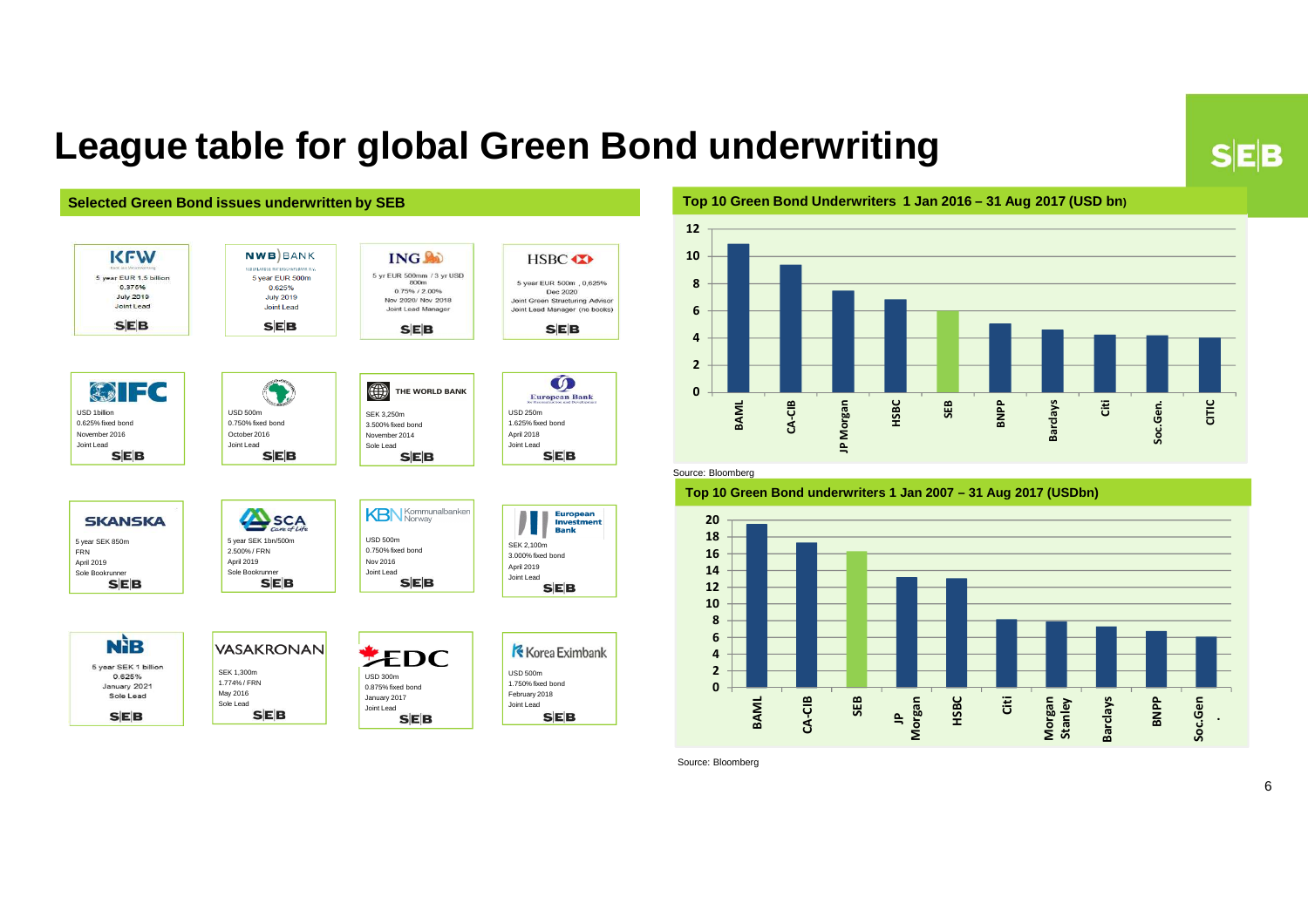### **Green Bond issuance by currency**



Source: SEB analysis based on Bloomberg/BNEF and SEB data. YTD through August.



Source: SEB analysis based on Bloomberg/BNEF and SEB data. YTD through August.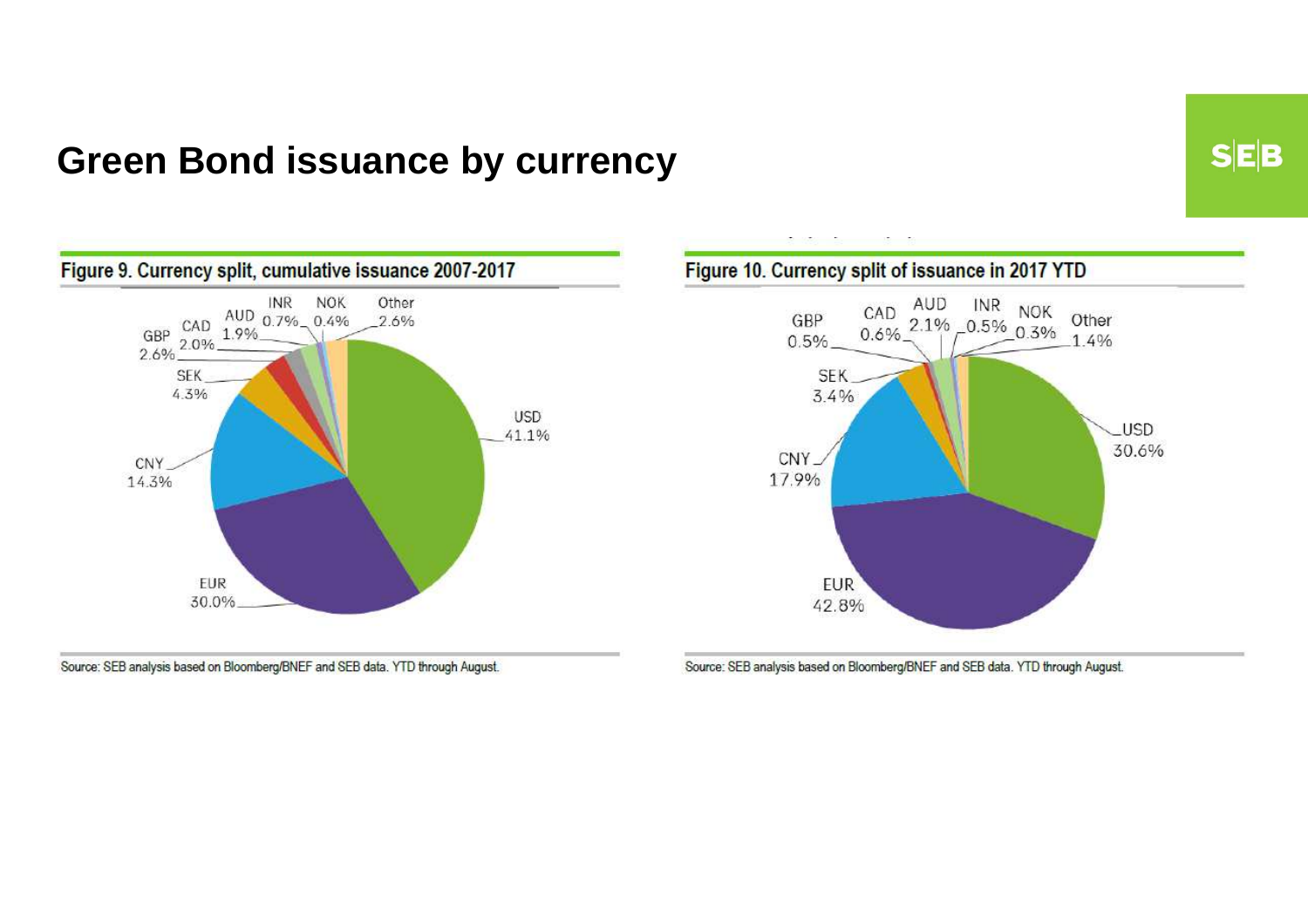## **Country league table 2017**

#### Figure 5. Geographic distribution of green bond issuance in 2017 (USD Bn)



#### Figure 3. Top 10 countries in 2017, incl. Supranational (USD Bn)

| <b>Rank</b>    | <b>Region</b>        | <b>Issuance</b> | <b>2017 Trajectory YTD</b> |
|----------------|----------------------|-----------------|----------------------------|
| 1              | <b>UNITED STATES</b> | 25.4            |                            |
| $\overline{2}$ | <b>CHINA</b>         | 19.0            |                            |
| 3              | <b>FRANCE</b>        | 17.0            |                            |
| 4              | <b>SNAT</b>          | 8.0             |                            |
| 5              | <b>GERMANY</b>       | 6.7             |                            |
| 6              | <b>MEXICO</b>        | 4.0             |                            |
| 7              | <b>SWEDEN</b>        | 3.3             |                            |
| 8              | NETHERLANDS          | 3.3             |                            |
| 9              | <b>SPAIN</b>         | 3.1             |                            |
| 10             | <b>INDIA</b>         | 2.8             |                            |

Source: SEB analysis based on Bloomberg/BNEF and SEB dat. YTD through October 10.

Note: Country of Domicile classifications and terminology from Bloomberg used. SUPRANAT = Supranational; Taiwan = Chinese Taipei. Top issuers labelled in chart for illustration.

Source: SEB analysis based on Bloomberg/BNEF and SEB data. YTD through October 10.

Cited in: SEB (2017) The Green Bond 4Q(1)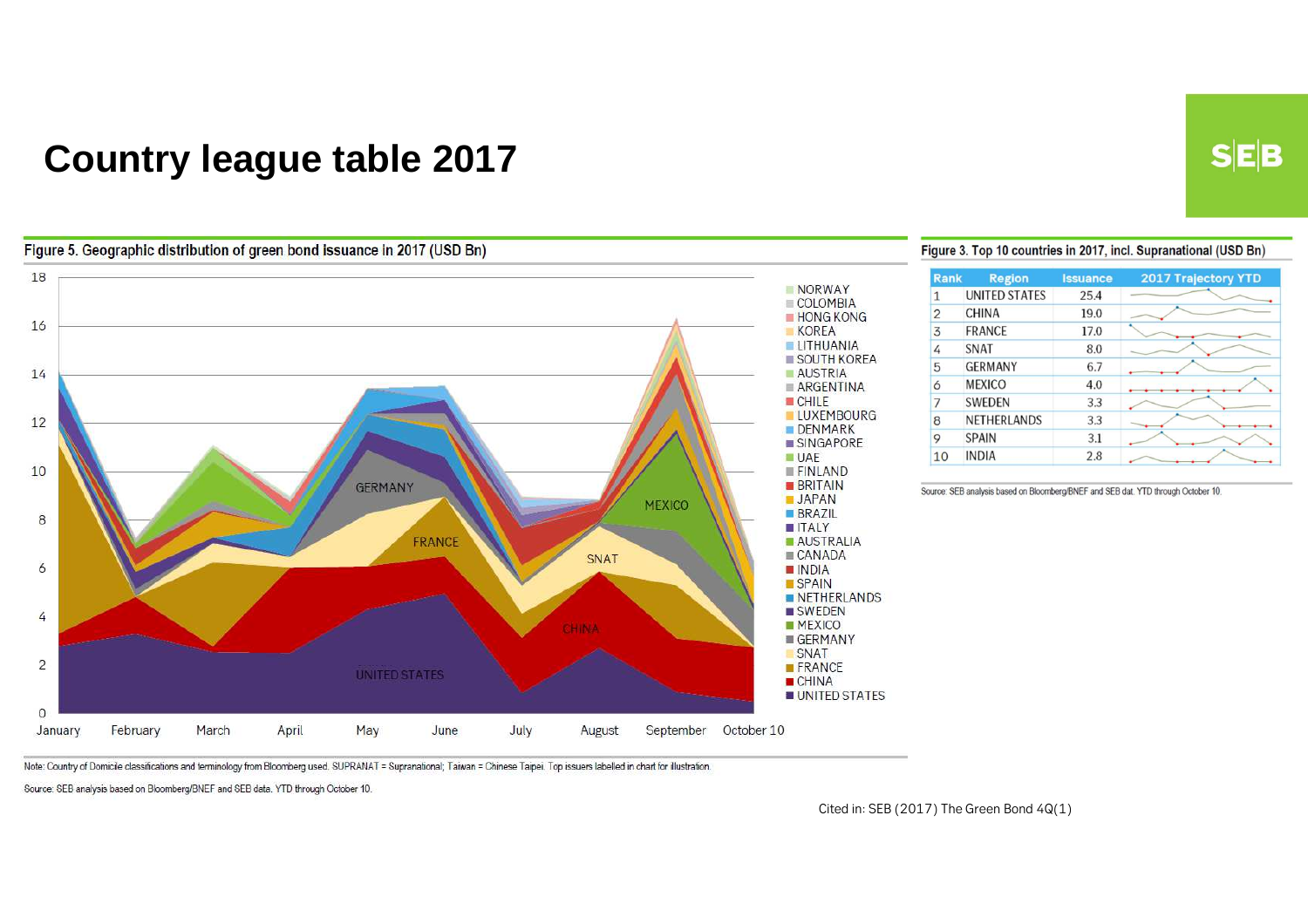# **Market drivers**

 $S|E|B$ 

| Drivers of green infrastructure investments and green bond financing |                                                                                                                                                                            |  |  |
|----------------------------------------------------------------------|----------------------------------------------------------------------------------------------------------------------------------------------------------------------------|--|--|
| <b>Investors</b>                                                     | <b>ESG integration and sustainable investments demand</b><br>٠                                                                                                             |  |  |
|                                                                      | Risk-adjusted return (alpha, beta, or hedging strategies)                                                                                                                  |  |  |
| <b>Economic Forces</b>                                               | Local air and water pollution across Emerging and Developing Economies as well as OECD<br>×                                                                                |  |  |
|                                                                      | Avoided health care costs, labour market and productivity benefits, fuel savings, trade benefits                                                                           |  |  |
| <b>Technology Forces</b>                                             | Cost-down curves in renewables, batteries, IT, fintech<br>٠                                                                                                                |  |  |
|                                                                      | Scaling up of electric vehicles and enabling infrastructure (smart grid, HDVC, charging, storage, etc.)                                                                    |  |  |
| <b>Security</b>                                                      | <b>Energy security</b> (investing in renewables to lessen import needs or to protect military supply chains)<br>л                                                          |  |  |
|                                                                      | National security (climate stress as a threat multiplier)<br>$\blacksquare$                                                                                                |  |  |
| <b>Bankable</b><br><b>Pipelines</b>                                  | Green infrastructure investment demand to meet challenges of the 21st century<br>п.                                                                                        |  |  |
|                                                                      | (population growth, growth of middle class, rural to urban, resource efficiency and circular economy)                                                                      |  |  |
|                                                                      | Green investment policy frameworks (price on CO <sub>2</sub> , removal of Fossil Fuel subsidies, support for green projects, green infrastructure banks)<br>$\blacksquare$ |  |  |
|                                                                      | Green infrastructure policies driven by national interest – bottom up (NDCs, 114 countries have renewable energy policies, 66 for transport)<br>л                          |  |  |
| <b>Policy Alignment</b>                                              | Top down environmental agreements COP21, SDGs, ICAO, Montreal Protocol<br>$\blacksquare$                                                                                   |  |  |
|                                                                      | Attention to climate risk and green finance from Financial Stability Board, Central Banks, G20, Finance Ministries, Departments of Defense                                 |  |  |
|                                                                      | EU High Level Expert Group report on Sustainable Finance<br>п                                                                                                              |  |  |
|                                                                      | Sustainability preferences of millennials<br>$\blacksquare$                                                                                                                |  |  |
| <b>Social Forces</b>                                                 | Divestment movement                                                                                                                                                        |  |  |
|                                                                      | Civil society initiatives and pressure<br>$\blacksquare$                                                                                                                   |  |  |
| <b>Green Bond</b><br><b>Specific</b><br>Source: SEB analysis         | Market-led or government initiatives (ICMA, CBI, G20, EC + China, India, Japan, Indonesia, Singapore, etc.)<br>п                                                           |  |  |
|                                                                      | Financial sector innovation (investors, banks, ratings agencies, issuers, data providers, market ecosystem)<br>$\blacksquare$                                              |  |  |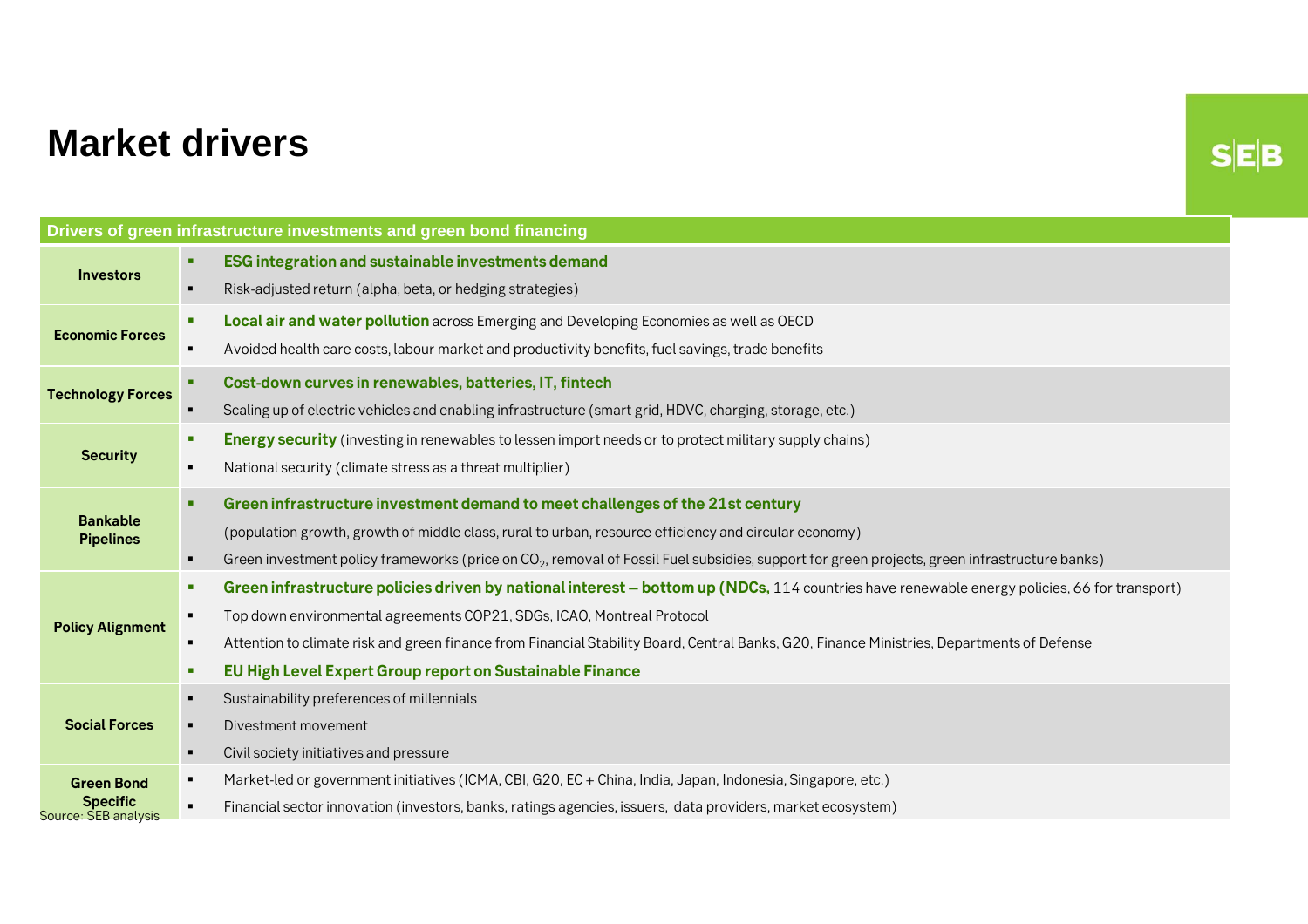### **Global Green Bond Market Evolution & Scenarios for Q4 2017 (USD Bn)**



 $S$ E $B$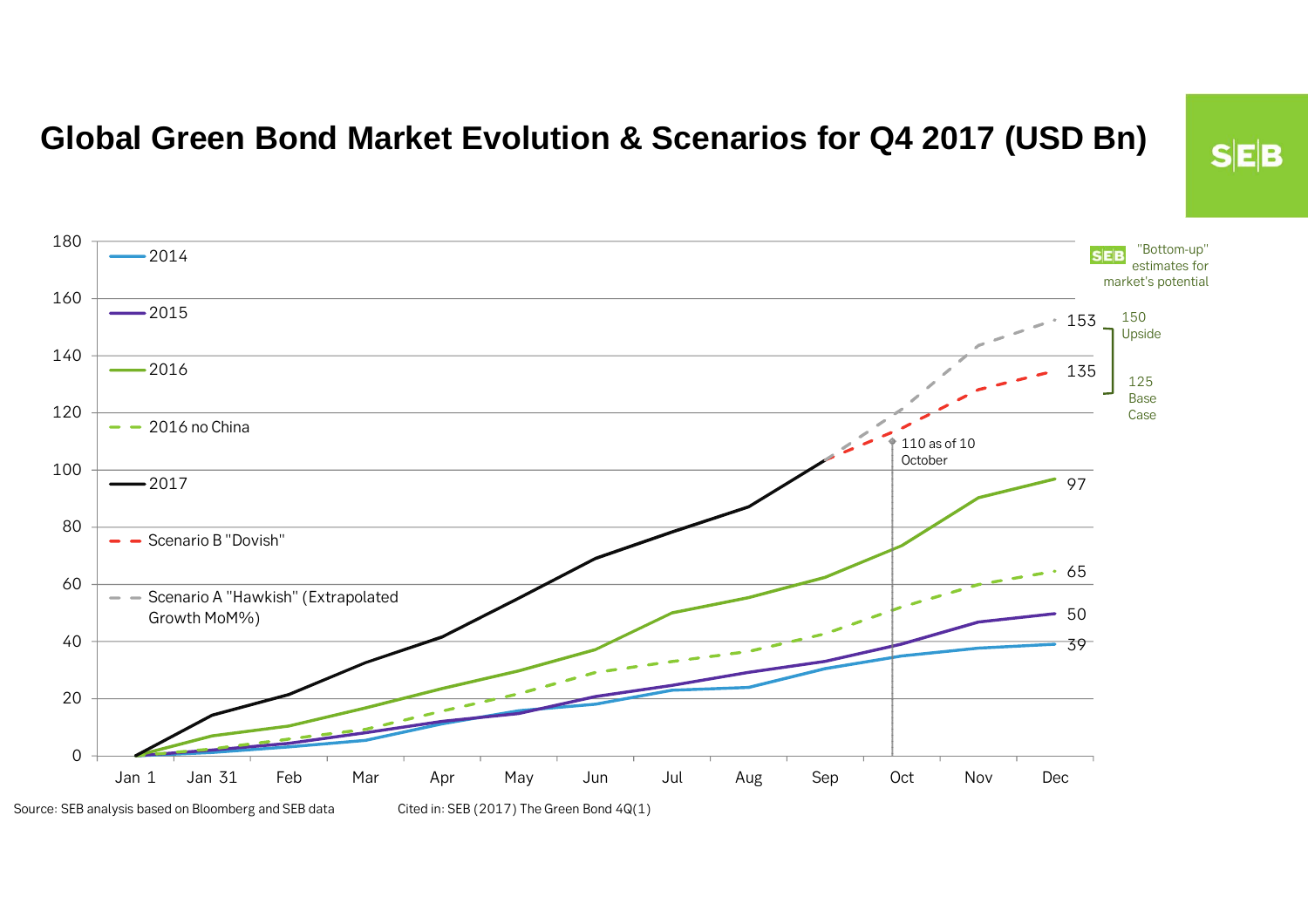### **Disclaimer**

This presentation has been prepared solely for informational purposes and is not to be construed as an offer to buy or sell, or a solicitation of an offer to buy or sell, any securities or related financial instruments, or investment strategy. The company should not construe the contents of this presentation as legal, tax, accounting or investment advice or a recommendation in respect of asset allocation or a particular investment. This pres be all-inclusive or to contain all of the material information that the company may require when making an investment decision. The instruments presented herein may not be appropriate for all investors. Prior to making any company should conduct an independent investigation of the instruments described herein and should consult its own counsel, tax and financial advisors as to legal and related matters concerning any potential investment dec divestment or other financial decisions or actions should be based solely on the information in this presentation.

#### **This statement affects your rights**

This research report has been compiled by SEB Merchant Banking, a division within Skandinaviska Enskilda Banken AB (publ) ("SEB") to provide background information only. It is confidential to the recipient, any disseminati or other use of this communication is strictly prohibited.Good faith & limitations Opinions, projections and estimates contained in this report represent the author's present opinion and are subject to change without notic contains this report has been complied in good faith from sources believed tobe reliable, no representation or warranty, expressed or implied, is made with respect to be confected in a state of the constant is presented b not to be relied upon as authoritative. To the extent permitted by law, SEB accepts no liability whatsoever for any direct or consequential loss arising from use of this document or its contents.

#### **Disclosures**

The analysis and valuations, projections and forecasts contained in this report are based on a number of assumptions and estimates and are subject to contingencies and uncertainties; different assumptions could result in m The inclusion of any such valuations, projections and forecasts in this report should not be regarded as a representation or warranty by or on behainvestor of the SEB Group or any person or entity within the SEB Group that projections and forecasts or their underlying assumptions and estimates will be met or realized. Past performance is not a reliable indicator of future performance. Foreign currency rates of exchange may adversely affect t any security or related investment mentioned in this report. Anyone considering taking actions based upon the content of this document is urged to base investment decisions upon such investigations as they deem necessary. constitute an offer or an invitation to make an offer, or solicitation of, any offer to subscribe for any securities or other financial instruments.

#### **Conflicts of Interest**

SEB has in place a Conflicts of Interest Policy designed, amongst other things, to promote the independence and objectivity of reports produced by SEB Merchant Banking's Research department, which is separated from the res areas by information barriers; as such, research reports are independent and based solely on publicly available information. Your attention is drawn to the fact that a member of, or an entity associated with, SEB or its af employees or shareholders of such members (a) may be represented on the board of directors or similar supervisory entity of the companies mentioned herein (b) may, to the extent permitted by law, have a position in the sec warrants or rights with respect to, or interest in the securities of the companies mentioned herein or may make a market or act as principal in any transactions in such securities (c) may, acting as principal or as agent, companies mentioned herein, and (d) may from time to time provide investment banking, underwriting or other services to, or solicit investment banking, underwriting or other business from the companies mentioned herein.

#### **Recipients**

In the UK, this report is directed at and is for distribution only to (I) persons who have professional experience in matters relating to investments falling within Article 19(5) of the Financial Services and Markets Act 2 2005 (The "Order") or (II) high net worth entities falling within Article 49(2)(a) to (d) of the Order (all such persons together being referred to as "relevant persons". This report must not be acted on or relied upon by relevant persons. In the US, this report is distributed solely to persons who qualify as "major U.S. institutional investors" as defined in Rule 15a-6 under the Securities Exchange Act. U.S. persons wishing to effect trans herein should do so by contacting SEBEI. The distribution of this document may be restricted in certain jurisdictions by law, and persons into whose possession this documents comes should inform themselves about, and obser restrictions.

#### **The SEB Group: members, memberships and regulators**

Skandinaviska Enskilda Banken AB (publ) is incorporated in Sweden, as a Limited Liability Company. It is regulated by Finansinspektionen, and by the local financial regulators in each of the jurisdictions in which it has b subsidiaries,including in the UK, by the Financial Services Authority, Denmark by Finanstilsynet; Finland by Finanssivalvonta; and Germany by Bundesanstalt für Finanzdienstleistungsaufsicht. In Norway, SEB Enskilda AS (ESO Finanstilsynet. Inthe US, SEB Enskilda Inc ('SEBEI') is a U.S. broker-dealer, registered with the Financial Industry Regulatory Authority (FINRA). SEBEI and ESO are direct subsidiaries of SEB. SEB is active on major Nordic Regulated Marketsand Multilateral Trading Facilities, in as well as other non-European equivalent markets, for trading in financial instruments. For a list of execution venues of which SEB is a member or participant, visit